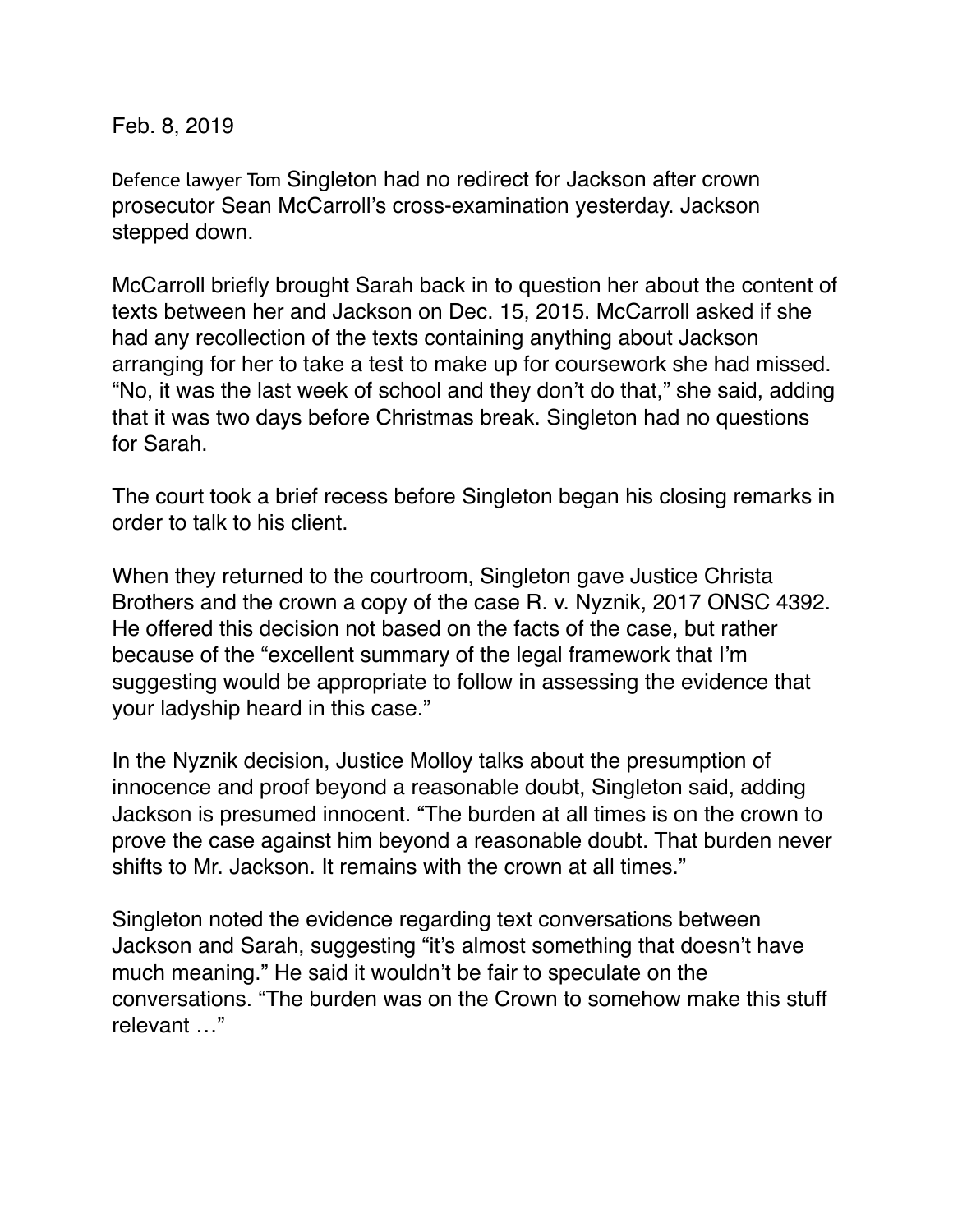He referenced Judge Brothers' ruling on Thursday to allow McCarroll to continue questioning Jackson with "the use of a lot of this information; it was to impeach Mr. Jackson in regard to some things he said."

Brothers clarified she allowed the questioning that the crown had said its purpose was to attempt to impeach Jackson.

Singleton said in her decision, Brothers is going to have to determine how that impacts her finding in regards to the evidence Jackson has entered into the court overall and his answers to questions on cross-examination.

Singleton went back to the legal framework and Molloy's decision in R. v. Nyznik. He noted Molloy talked about the essential elements of sexual assault, which Singleton didn't go over. He also noted where Molloy references the application of the reasonable doubt principle in sexual assault cases, where Molloy refers to R. v. W.D. Singleton read out instruction from that case. "First, if you believe the evidence of the accused, obviously you must acquit. Second, if you do not believe the testimony of the accused but you are left in reasonable doubt by it, you must acquit. Third, even if you are not left in doubt by the evidence of the accused, you must ask yourself whether, on the basis of the evidence which you do accept, you are convinced beyond a reasonable doubt by that evidence of the guilt of the accused."

Singleton said that's a well-known instruction and something he is sure that a judge will hear in almost every sexual assault case, in domestic assault cases, and he-said, she-said type of cases. Also in Molloy's decision, Singleton referenced where she discusses "the slogan 'believe the victim.'" Molloy said while the statement has become popular, "it has no place in a criminal trial." Molloy said that would be the "equivalent of imposing a presumption of guilt on the person accused of sexual assault and then placing a burden on him to prove his innocence." Singleton said this paragraph puts into context the rules the court has to follow in assessing evidence in this kind of trial.

Singleton then went over "key things" Justice Brothers is going to have to determine in this case. He said the first thing she would have to look at is reliability. He said she would have to ask in looking at Sarah's evidence the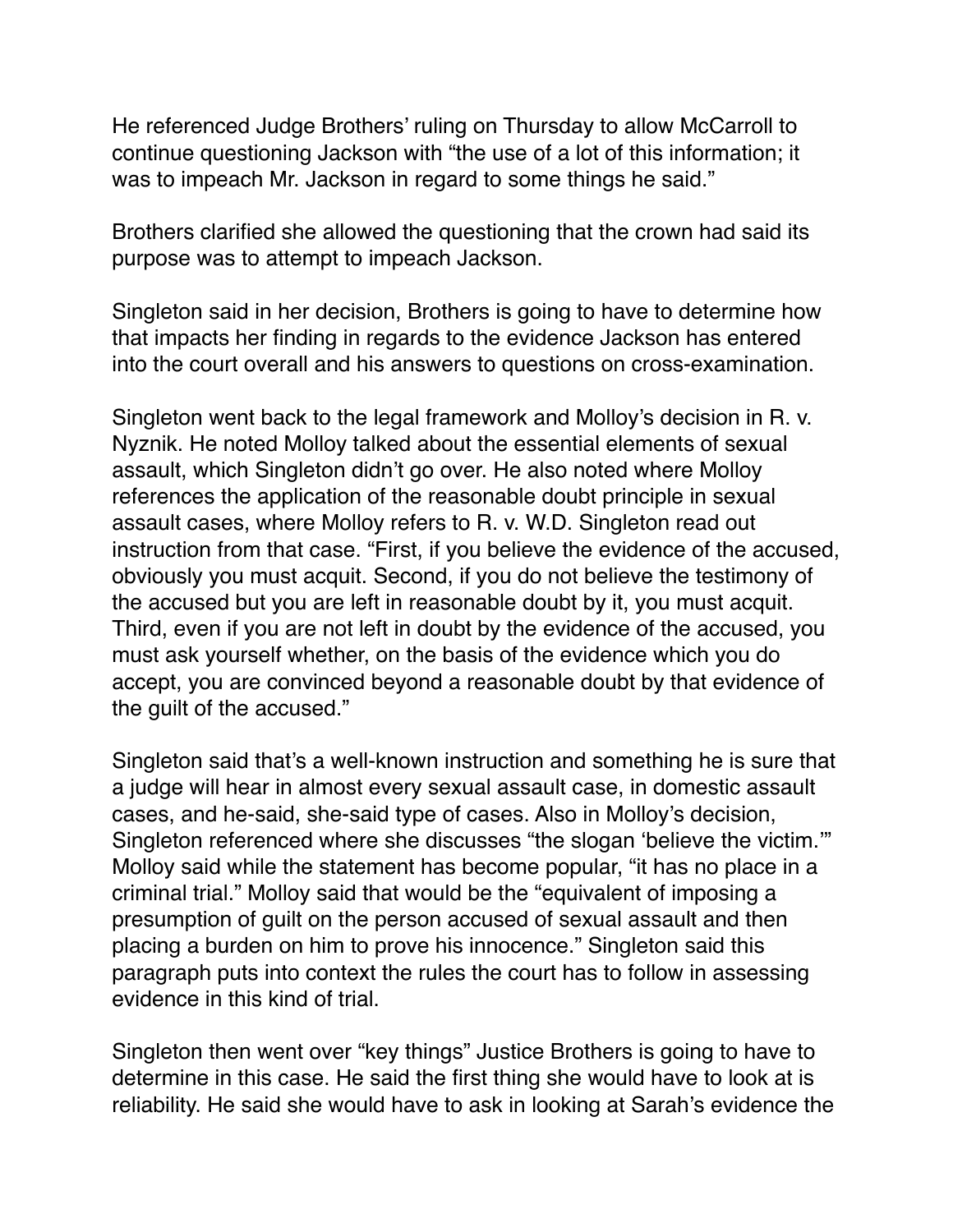reliability of it. Singleton noted the number of times Sarah answered questions during his cross-examination with "I don't remember," or "I don't recall." "These weren't about minute details," he said. He had asked if she had a class the morning of Dec. 15, 2015. Singleton said she knew she had a class in the afternoon and she had been in school that morning. "Not to remember something as important as where you spent the last 80 odd minutes before you went with him, you got to ask yourself what does that do to her reliability overall with her evidence."

Singleton then went over the timeline, which he noted is backed up from cell phone records. Singleton noted lunch begins at 11:40 and a text from Jackson to Sarah at 11:42, for which Sarah was not yet in Jackson's vehicle. They drove up to Burger King on the corner of Kempt Road and Young Street, he said, which they both estimated took approximately five to 10 minutes for the drive. Singleton noted Jackson and Sarah differ on whether or not there was a line-up at the restaurant. Sarah said there wasn't, which Singleton asserted is reason to assess her credibility and reliability as lunch time would usually be a busy time. They both agreed they sat near the back, had a conversation, and it took approximately 15 to 20 minutes. Singleton said Sarah, at one point, said it could have been just 10 minutes.

Jackson's account said the drive back to school took five to 10 minutes, Singleton noted, while Sarah had said they took a wrong turn and arrived near Merkel and Agricola where they parked during the middle of the day in a residential neighbourhood. Singleton noted the phone call Jackson received from his wife that lasted approximately four minutes around 12:30. Jackson said he was driving on Agricola at that point, approaching the school. Singleton said if Justice Brothers accepts that timeline, then "where is the time for what [Sarah] claims happened to have happened?" Singleton referred to Sarah's testimony that she was late for class and the phone call from her phone to Jackson for 37 seconds. Jackson had said this call was to say she was late and he said he would explain it to the teacher. "It's clear she's back in the school at the time she makes that phone call."

"If you accept the timeline, you got to ask yourself when did this occur?"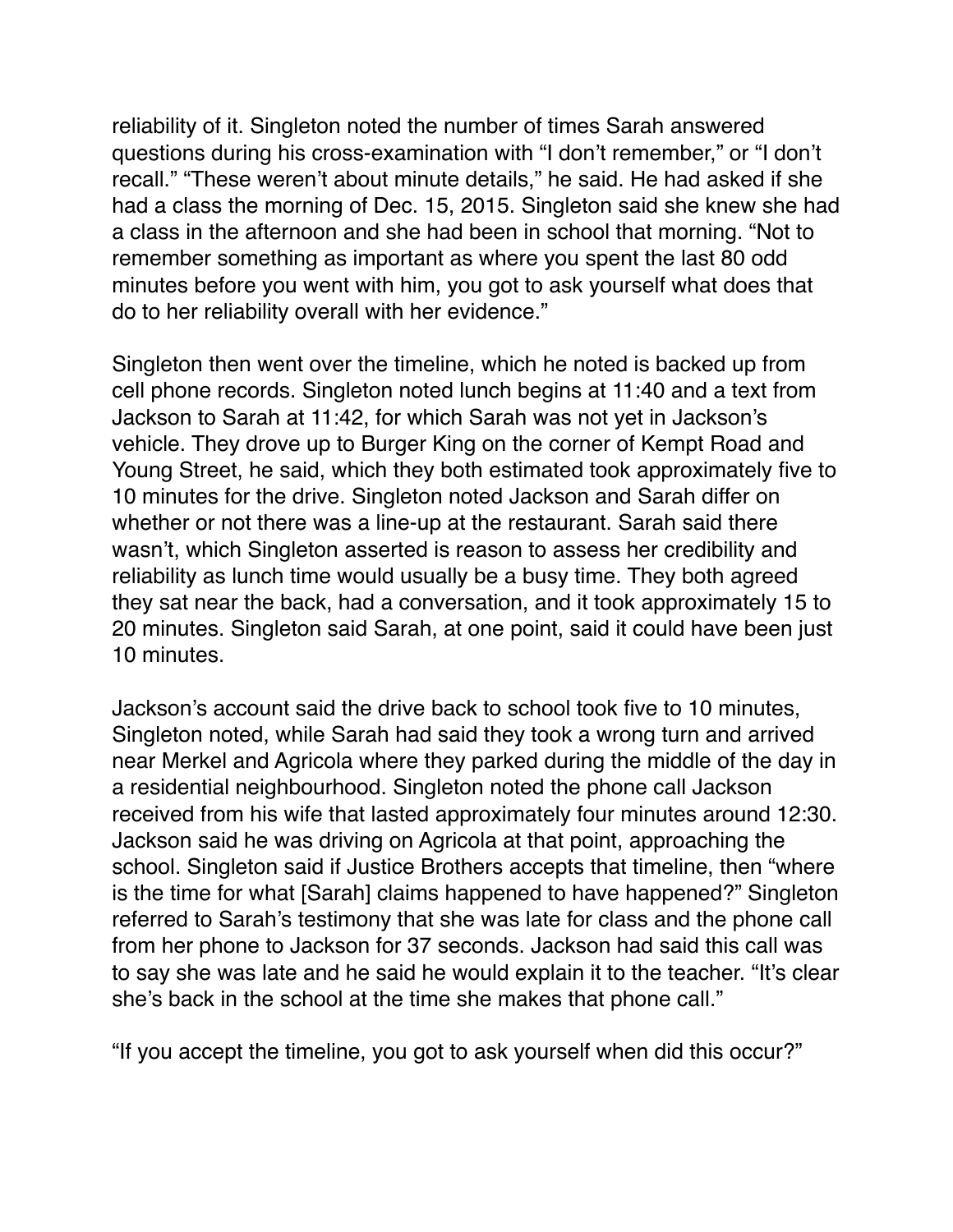Justice Brothers clarified Singleton was referring to a call at 11:42 EST/ 12:42 AST.

Singleton said the mention of time zones takes him into his next point. When he was asking Sarah about times of some of these texts and calls and he was mistaken in his belief that the records were in Atlantic Time rather than Eastern Time, therefore presenting her with the wrong times, Sarah was prepared to change the timing, Singleton said. He said Brothers may want to listen to the recording of the case to see what Sarah said at that point.

Brothers asked what Sarah said on the stand.

Singleton said while he was erroneously putting times to her, Sarah said something like, if those times are not right, she'd agree that it didn't happen… Brothers interrupted Singleton to ask what she can make of that. "Because if the witness is confronted with a document which has times and you're purporting to rely on those times, what do I take from the fact that she's accepting those times which, as it turns out, were not proper questions for the witness because they were based on an erroneous assumption. I can't really take anything from that, can I?"

Singleton replied that Brothers is being asked to assess the reliability and credibility of the evidence.

Brothers asked in that exchange where counsel is wrong and putting an erroneous proposition to a witness and the witness doesn't call counsel out to say they have the times wrong, "would it be an error for me to make something of that exchange?"

Singleton moved on to ask Brothers to consider the timeline and location a residential neighbourhood in the middle of the day. "You got to ask how credible that is."

He then went on to talk about the "false story" Sarah told her boyfriend. Singleton said it bears little to no similarity to what Sarah said in court, and Brothers would have to consider that in terms of her credibility.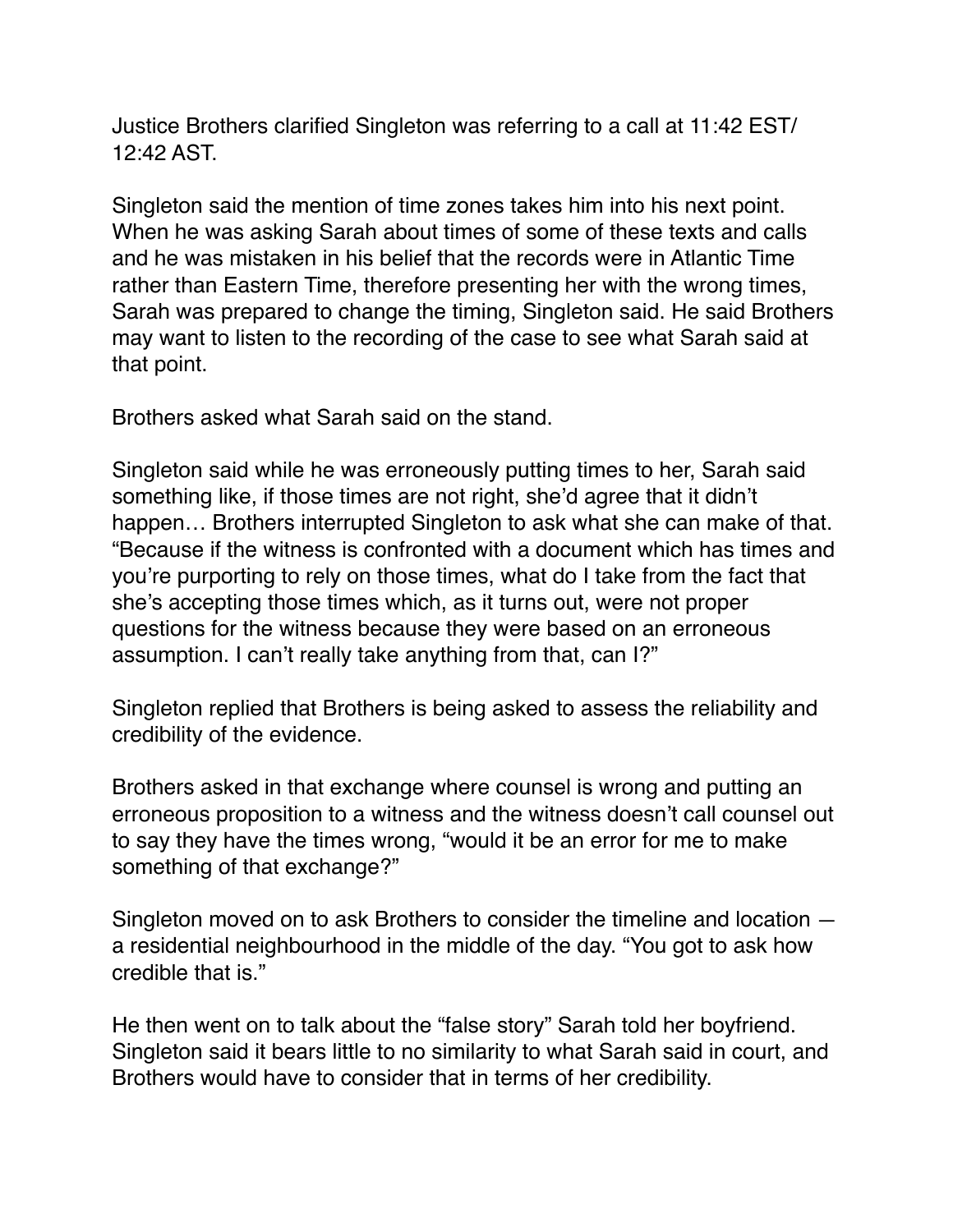Singleton noted Jackson denied all of what Sarah claimed happened at the corner of Merkel and Agricola. He also noted Jackson is not a teacher, which he said that's a mistake both he and McCarroll made in questions they asked. He said Jackson didn't vary on his evidence he gave his court.

Singleton noted McCarroll questioned Jackson about contradictions related to his evidence in court and what he told police about contact between Jackson and Sarah. Singleton noted Jackson, at one point, made reference to not being sure what day police were talking about, and Brothers was going to have to determine what evidence she can accept and what she can't. Singleton said overall, Jackson's account of what he says happened fits well within the timeline, while Sarah's account doesn't.

He said while Brothers may have questions about evidence from both Sarah and Jackson, the judge will have to make assessments about what she can and can't accept here.

"I would suggest, mi'lady, that [Sarah's] evidence is not reliable and it's not credible." Singleton went on to say there is reasonable doubt that "has to be exercised in favour of Mr. Jackson."

McCarroll began his closing remarks, noting Brothers is facing two very different accounts of the events on Dec. 15, 2015. If the court accepts Sarah's testimony to what happened in the car, then all the essential elements of a sexual assault are there, he said. He said the only question from the crown's perspective is whether the court is convinced beyond a reasonable doubt that it did happen. He said R. v. W.D. does apply, going over the same instructions Singleton outlined. McCarroll said he agrees the burden never shifts. He submitted that standard has been established, and there is reason for the court to reject Jackson's evidence.

McCarroll said Jackson testified there was nothing inappropriate regarding his actions and relationship with Sarah, that she was no different than any other student who accessed the student support worker program at Citadel. He noted Jackson's statement that there was nothing wrong with taking students for lunch in his vehicle. However, when his former colleague Cindy Cain took the stand and was asked about doing this, McCarroll said her response was one he would describe as shocked at that suggestion and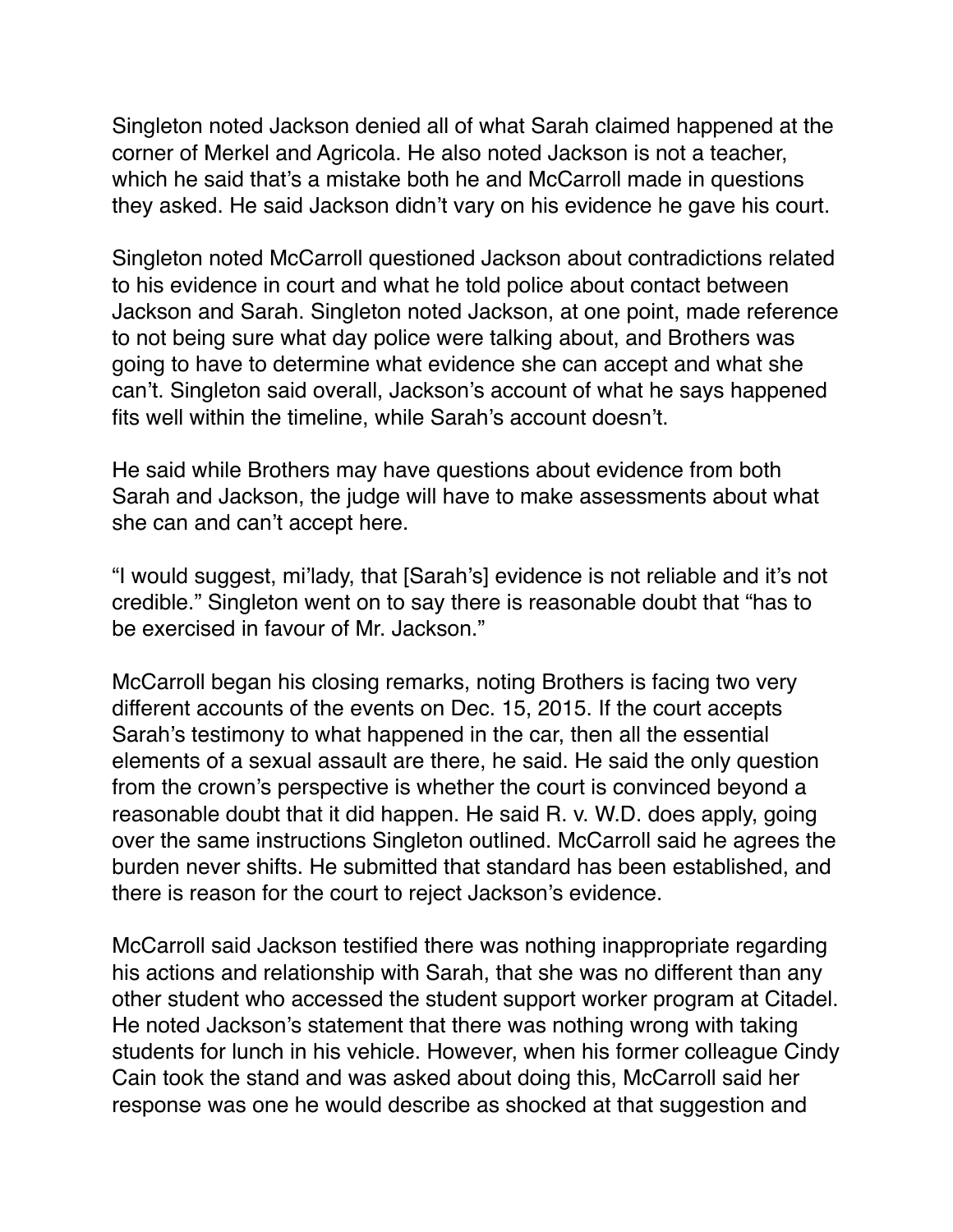said it wouldn't be appropriate. McCarroll argued that is "a common-sense approach." He suggested it was a fundamental shift from Jackson's role as a support worker.

Brothers asked McCarroll how that is relevant to her assessment.

McCarroll said it goes to credibility.

Brothers then referenced a question while Sarah was on the stand regarding whether she ever went for lunch with Cain, to which Brothers said she believed Sarah had said yes.

McCarroll said that may be the case. He noted Cain talked about a family connection between herself and Sarah. They continued to discuss the interactions between them, with McCarroll stating his impression was that they weren't part of her role at the school and instead due to her relationship with Sarah's mother. He returned to the question about driving students to lunch and Cain's response that it was inappropriate.

He said credibility fits in relates to the why Jackson justified his actions, using examples that, from the crown's perspective, weren't equivalent to taking students to lunch. Jackson had mentioned a situation at the school where a fight was brewing and administration asked him to take a student home. The other example he used was at a junior high school and was something organized through the school. "Those examples that he used to in order to justify that behaviour clearly don't fit the behaviour that we're talking about." McCarroll then mentioned the job description in which recommended a student support worker have a vehicle. He said there are all kinds of reasons that might be a recommendation.

McCarroll's next point in regard to Jackson's credibility was his lack of concern regarding having a conversation about with a young female student alone in a public restaurant about a sensitive issue. "He appeared before the court and played that off as if that's no big deal, that's just part of his duties." McCarroll argued that conversation is not a minor deal and it's not something he should have been discussing with Sarah, suggesting he should have been thinking about getting another support worker involved.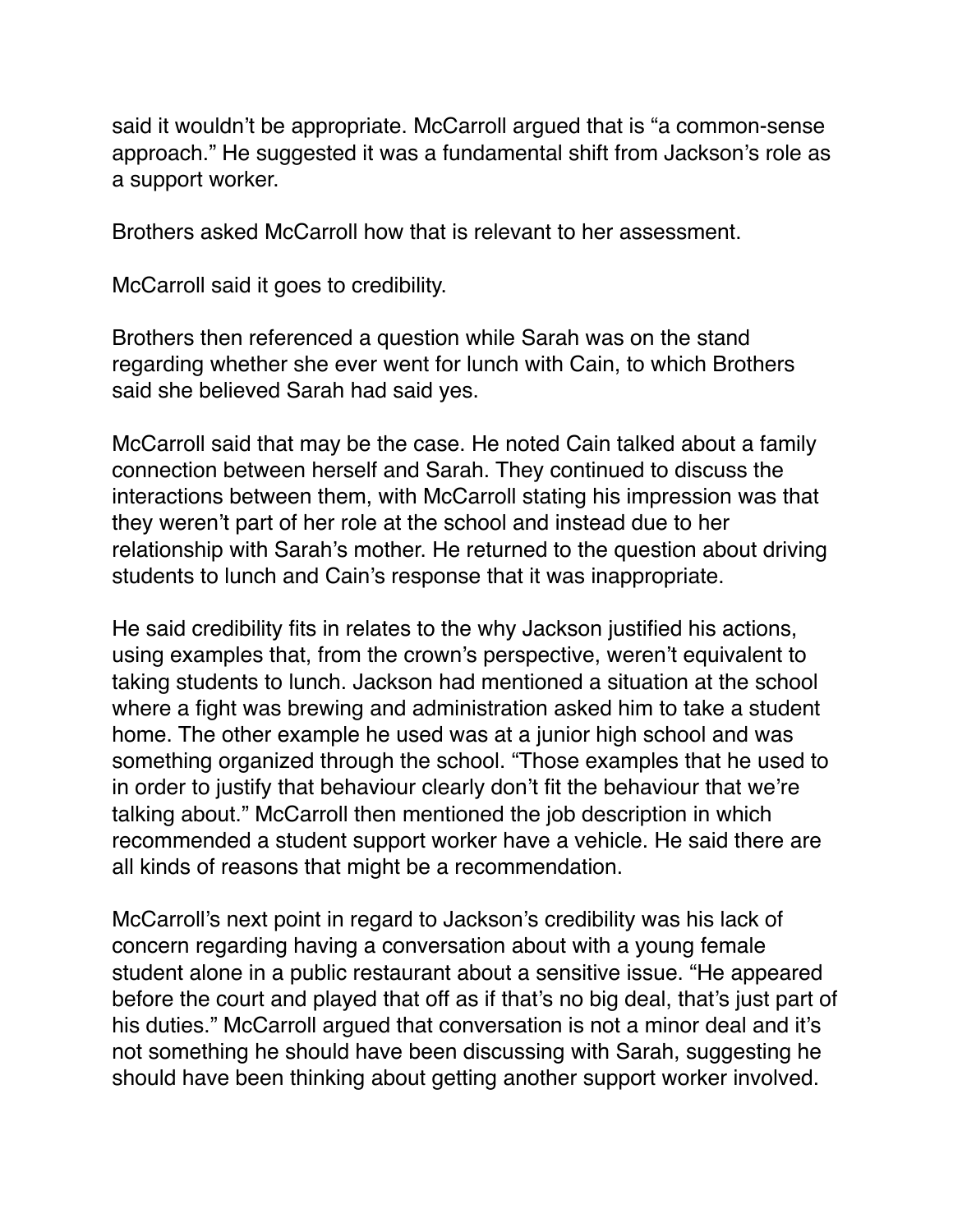McCarroll said there's nothing in the job description that suggests having that type of conversation with a student.

Brothers asked him to make his point again.

McCarroll said it's not a major point. He said it's one of a number of issues to be considered regarding Jackson's credibility. He said Jackson's nonchalance regarding that conversation is not credible. "A male student support worker alone with a young female student in a Burger King restaurant who discloses to him something as personal as she disclosed, that's not something one would expect an individual would have such a nonchalant attitude towards, to act like, oh, this is no big deal. This day was no different from any other day …" McCarroll said. He said this isn't credible from the crown's perspective considering the content of what was discussed and the setting.

McCarroll said Jackson's testimony was ripe with inconsistencies. He noted Jackson testified there was nothing out of the ordinary regarding his relationship with Sarah, and yet, phone records show an estimated (by the Crown) 630 contacts between Jackson and Sarah in the period of Dec. 3, 2015 to Jan. 17, 2016. McCarroll noted the texts were both in the day and at night, including after midnight. He noted a lengthy exchange on Christmas night and a two-hour text conversation after the alleged assault. "This is completely and utterly inconsistent with an appropriate relationship between student and support worker, and it's completely and utterly inconsistent with what he told police when he was being interviewed." McCarroll said that Jackson told police that there was never texting at night. Jackson said he didn't remember texting Sarah on Dec. 15, McCarroll said. There were 186 contacts on that day. "Clearly, something happened that day." "630 messages back and forth between the period and he tells the police, 'I don't remember.'"

McCarroll then talked about the phone call from Sarah on Dec. 15 at 12:42; Jackson testified Sarah said during that call she was late for class and needed him to explain it to the teacher. However, McCarroll noted, Jackson told police they weren't late coming back from lunch. McCarroll argued that a phone call in itself was unusual for their relationship, with most communication taking place through text. "The fact that that was a phone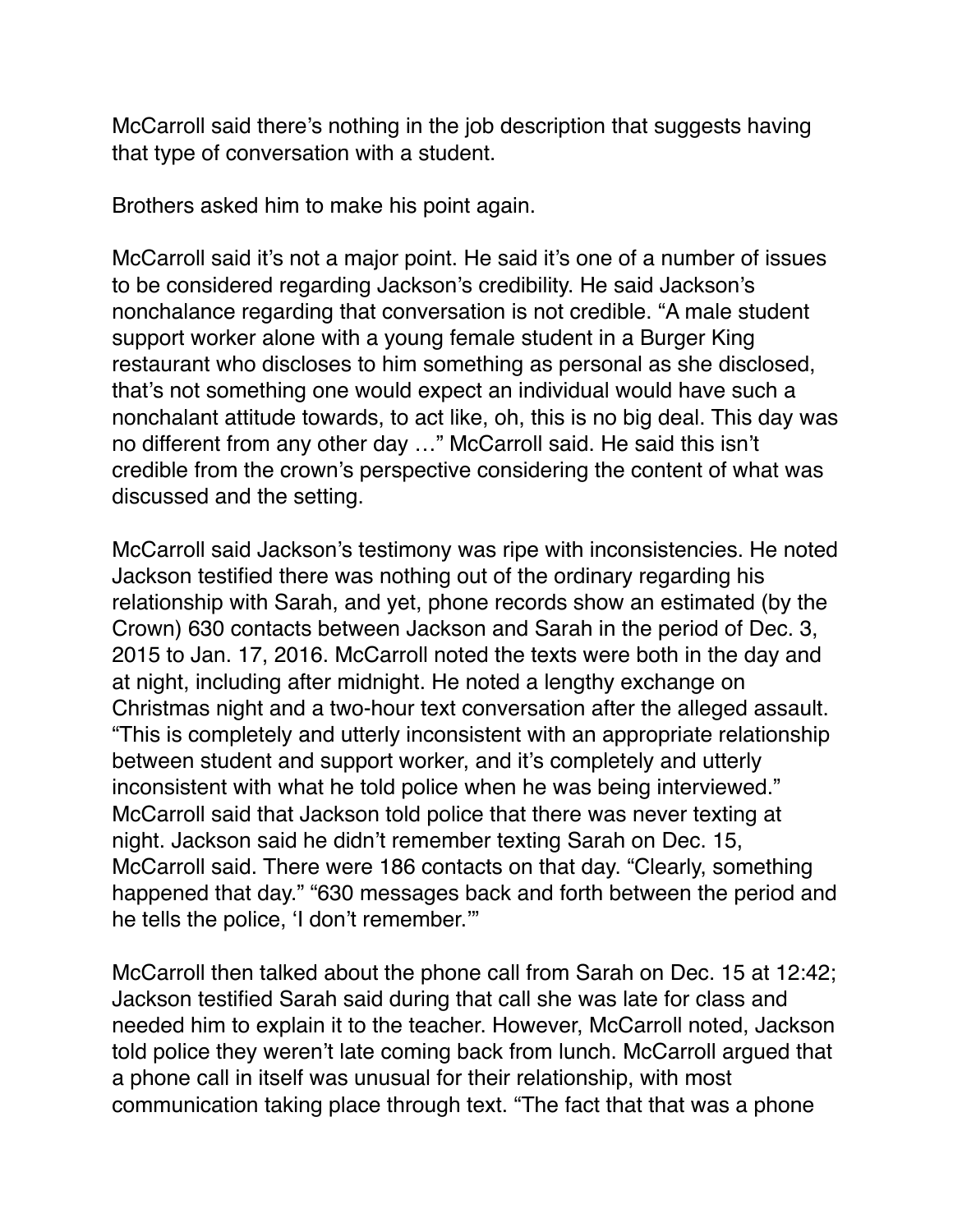call is in of itself unusual." He said that phone call followed what should have been an unusual and memorable conversation for Jackson. "These two events, I would submit, ought to have solidified … and stood out." McCarroll went on to say, three years later on the witness stand, and Jackson now remembers a phone call and its content. "I would submit that this is a significant inconsistency."

Brothers asked about Sarah's testimony in which she said she didn't recall that phone call and suggested it may have been a pocket dial.

McCarroll said he has notes on that and would prefer to come back to that when he goes over Sarah's testimony.

McCarroll then went back to Jackson's statement to police, in which he said he couldn't remember who brought up the abortion. McCarroll said this is inconsistent with his evidence in trial, during which he said he had no idea about the abortion until the Burger King conversation. He argued one would expect Jackson to remember who brought it up, as it would have been Sarah if Jackson didn't know about it previously. He argued that with these significant inconsistencies, the court ought to reject Jackson's evidence.

McCarroll went on to talk about Sarah, stating her credibility wasn't seriously challenged. There was no suggestion put to her that her allegation was fabrication, nor a reason for her to fabricate it, McCarroll said. There also was no evidence of exaggeration, he said. He noted that during cross-examination, she was asked about the doors in the car being locked and she said only one was locked. She was also asked if her hair was pulled, and she said no. McCarroll suggested these were opportunities to exaggerate and she didn't.

McCarroll went on to talk about Sarah's responses of "I don't remember." McCarroll said he disagreed with the classification that these weren't minute details. Whether she had a class that morning doesn't matter, he said. "That's not something she should be expected to remember." She also didn't remember if he was at the car when they went to lunch, which McCarroll also argued doesn't matter. She didn't remember if she used her phone at Burger King. "That has nothing to do with a sex assault that occurred in a car over the lunch hour." He noted she didn't remember her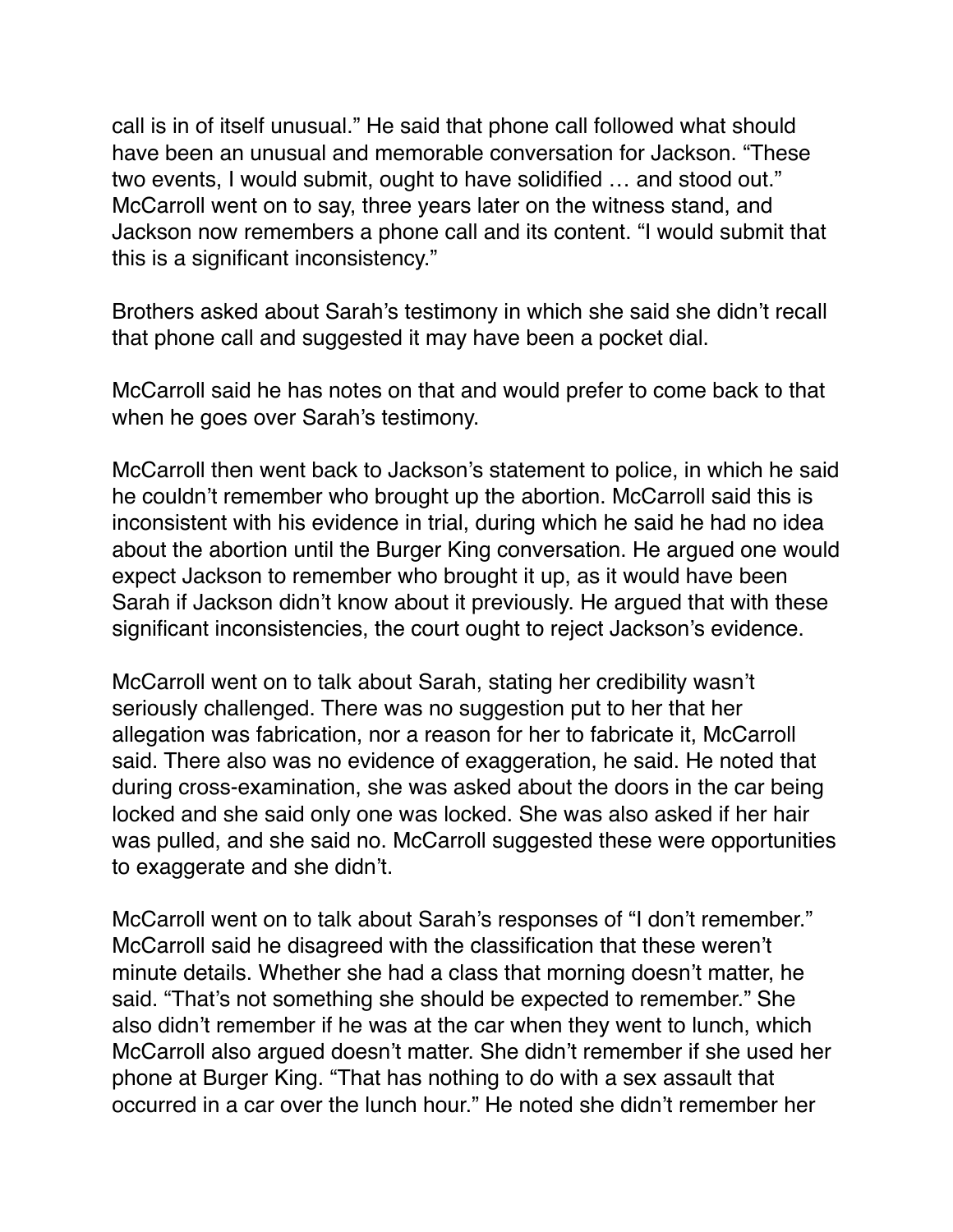one of her teachers' name. "Quite frankly, I don't remember my [names class] teacher's name." Sarah didn't remember the pants Jackson was wearing; inconsequential, McCarroll argued. She didn't remember if Jackson asked her to buy lunch, nor the call in the car. "All of these are minor details that she should not be expected to remember."

Sarah testified about feeling frozen, McCarroll noted, when her hand was put on Jackson's crotch. She testified about trying to process what was happening and how to deal with it. "She handled it exactly as one would expect." McCarroll said the days of expecting sexual assault victims to fight or run are long gone, and her behaviour is what one would expect from an 18-year-old girl forced into a situation by an older man.

McCarroll then went on to talk about Sarah's testimony regarding why she was texting with Jackson after the alleged assault, in which she said she was in shock, embarrassed, and didn't know what was going to happen. He said this was consistent with what one would expect.

McCarroll referenced R. v. A.R.D., 2017 Alberta Court of Appeal 237, which discussed what a lack of avoidant behaviour can tell a trier of fact. He quoted a line in that decision that said, "The more important question is what, if anything, can evidence of a lack of avoidant behaviour by a complainant tell a trier of fact about a sexual assault allegation? The answer is simple—nothing." He argued that the court can take nothing from the fact that Sarah engaged in a phone call and texts after the alleged assault.

McCarroll then went on to talk about Singleton's comments regarding Sarah's disclosure to her then-boyfriend. McCarroll said the extent of the inconsistencies was minimal. He read out the conversation between Sarah and the boyfriend. McCarroll said Sarah explained why she didn't tell her boyfriend the whole truth. He referenced R. v. D.T. Ontario Court of Appeal, which said the court shouldn't rely on incremental disclosure as an indicator of credibility or reliability. "The manner in which she disclosed to [her boyfriend] is completely consistent with what one should expect, and there's no adverse inference that can be drawn."